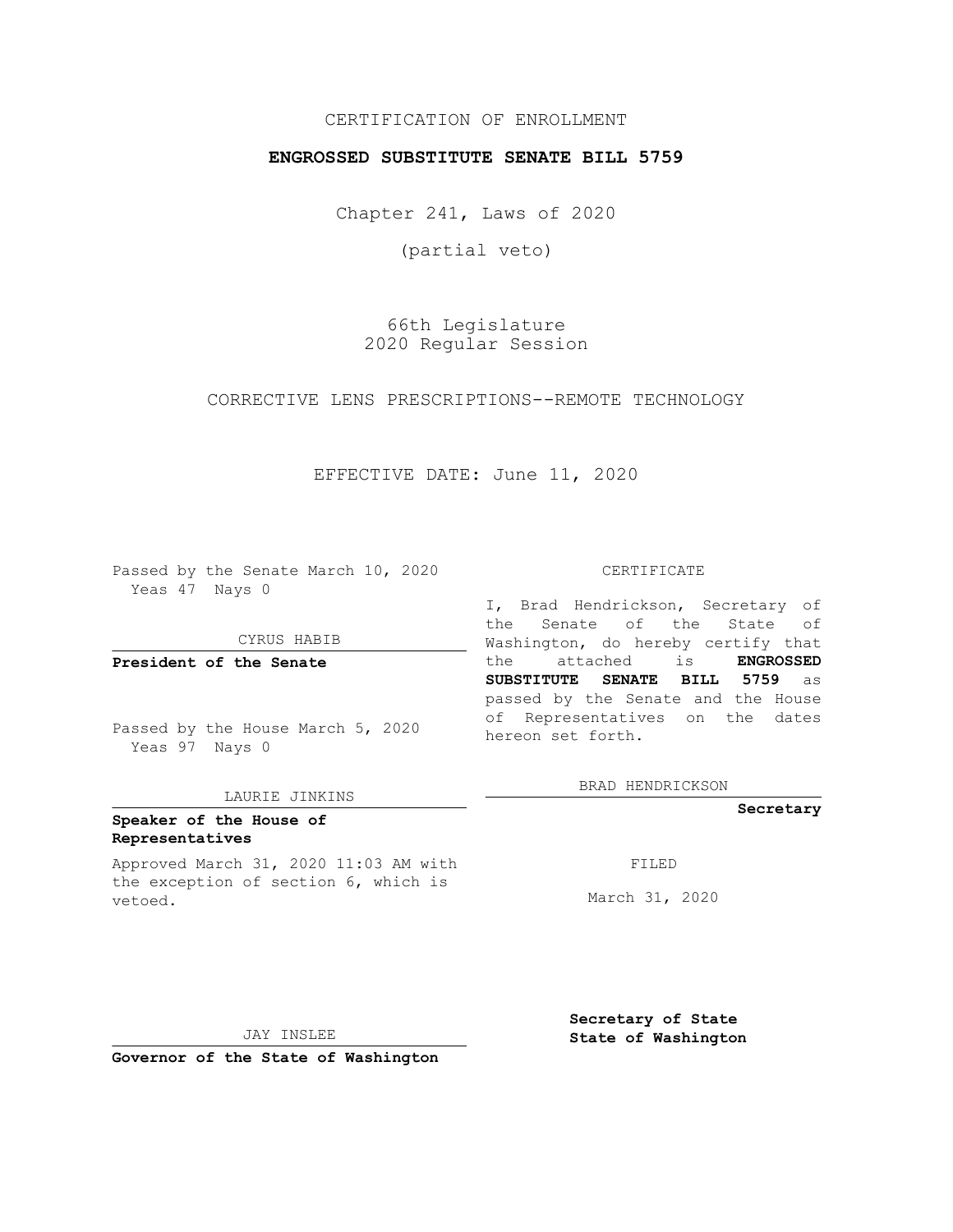### **ENGROSSED SUBSTITUTE SENATE BILL 5759**

AS AMENDED BY THE HOUSE

Passed Legislature - 2020 Regular Session

# **State of Washington 66th Legislature 2020 Regular Session**

**By** Senate Health & Long Term Care (originally sponsored by Senators Cleveland, Rivers, Conway, Bailey, Wilson, L., Short, and Keiser)

READ FIRST TIME 02/06/20.

 AN ACT Relating to the use of remote technology in corrective lens prescriptions; adding a new chapter to Title 18 RCW; creating a 3 new section; and prescribing penalties.

BE IT ENACTED BY THE LEGISLATURE OF THE STATE OF WASHINGTON:

 NEW SECTION. **Sec. 1.** This act may be known and cited as the consumer protection in eye care act.

 NEW SECTION. **Sec. 2.** INTENT. (1) The legislature recognizes the importance of allowing licensed practitioners to use their professional judgment, based on their education, training, and expertise, to determine the appropriate use of current and future technologies to enhance patient care. Guidelines for providing health care services through remote technology have been addressed by the medical community, and the legislature intends to complement and clarify those guidelines with respect to using remote technology to provide prescriptions for corrective lenses.

 (2) The legislature also recognizes that health care consumers, including eye health care consumers, can benefit from developments in technology that offer advantages such as increased convenience or increased speed in delivery of services. However, the legislature recognizes that health care consumers can be misled or harmed by the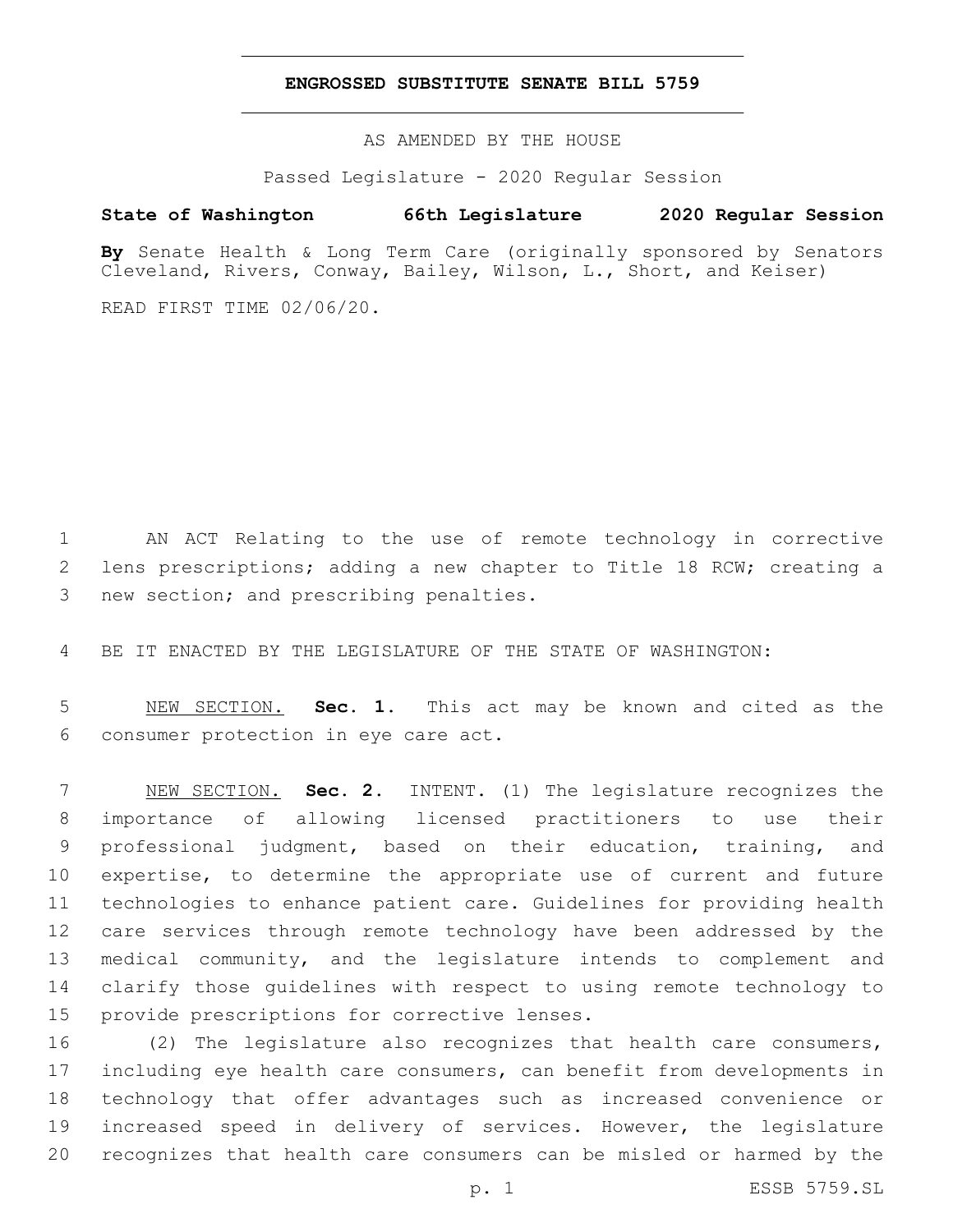use of developments in technology that are not properly supervised by 2 qualified providers.

 (3) The legislature recognizes that the use of technology that permits a consumer to submit data to an entity for the purposes of obtaining a prescription for corrective lenses, including contact lenses, may fail to detect serious eye health issues resulting in permanent vision loss if the patient is not also receiving comprehensive eye care according to standard of care.

 (4) Therefore, the legislature concludes that consumers should be protected from improper or unsupervised use of technology for purposes of obtaining a prescription for corrective lenses, without unduly restricting the development and implementation of technology and without unduly restricting licensed practitioners from using such 14 technology where appropriate.

 NEW SECTION. **Sec. 3.** DEFINITIONS. The definitions in this section apply throughout this chapter unless the context clearly requires otherwise.

 (1) "Contact lens" means any lens placed directly on the surface of the eye, regardless of whether or not it is intended to correct a visual defect. Contact lens includes, but is not limited to, cosmetic, therapeutic, and corrective lenses that are a federally 22 regulated medical device.

 (2) "Corrective lenses" means any lenses, including lenses in spectacles and contact lenses, that are manufactured in accordance with the specific terms of a valid prescription for an individual patient for the purpose of correcting the patient's refractive or 27 binocular error.

(3) "Department" means the department of health.

 (4) "Diagnostic information and data" mean any and all information and data, including but not limited to photographs and scans, generated by or through the use of any remote technology.

 (5) "Patient-practitioner relationship" means the relationship between a provider of medical services, the practitioner, and a receiver of medical services, the patient, based on mutual understanding of their shared responsibility for the patient's health 36 care.

 (6) "Prescription" means the written or electronic directive from a qualified provider for corrective lenses and consists of the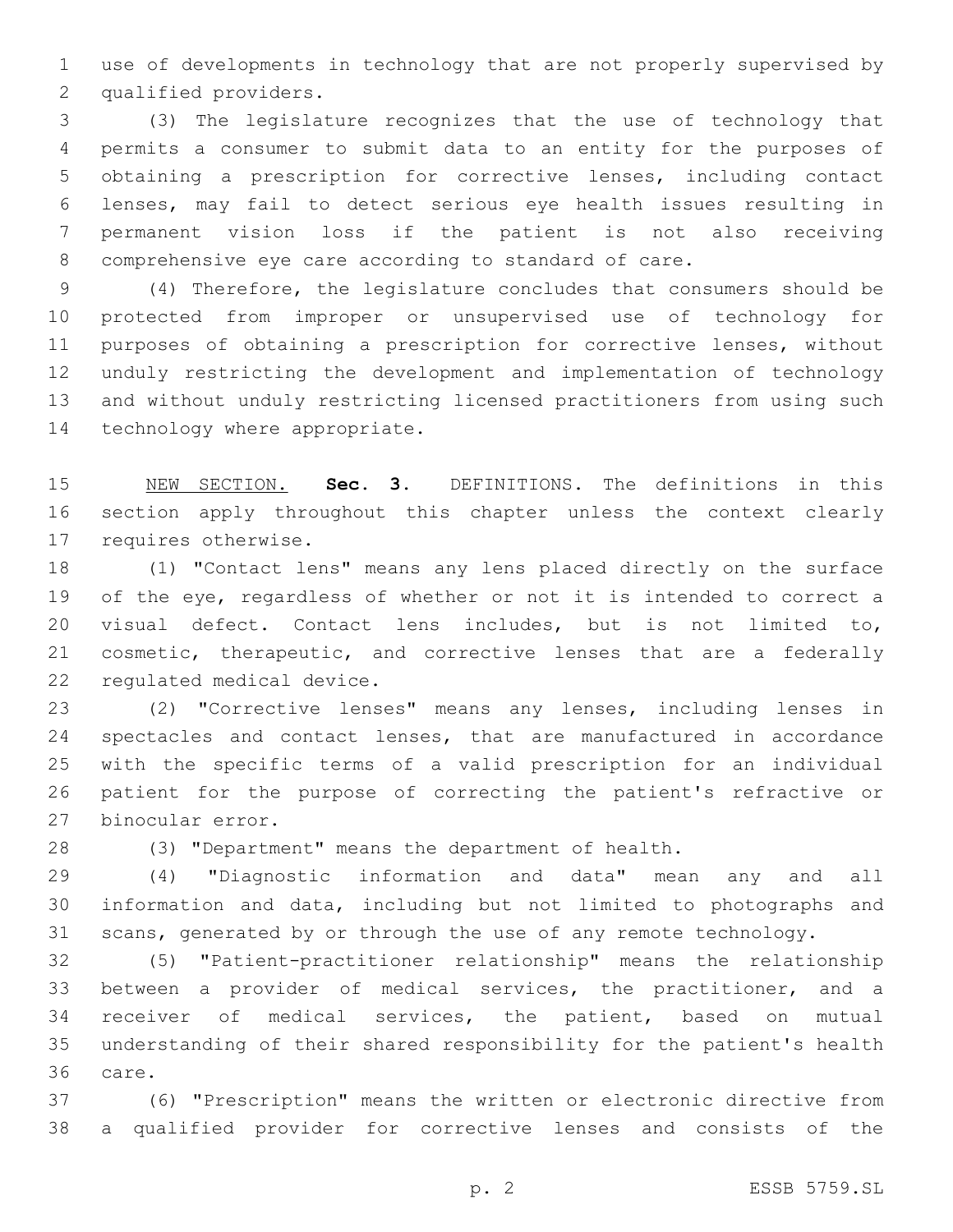refractive power as well as contact lens parameters in the case of 2 contact lens prescriptions.

 (7) "Qualified provider" means a physician licensed under chapter 18.71 RCW or an osteopathic physician licensed under chapter 18.57 RCW practicing ophthalmology, or a person licensed under chapter 18.53 RCW to practice optometry.6

 (8) "Remote qualified provider" means any qualified provider who is not physically present at the time of the examination.

 (9) "Remote technology" means any automated equipment or testing device and any application designed to be used on or with a phone, computer, or internet-based device that is used without the physical presence and participation of a qualified provider that generates data for purposes of determining an individual's refractive error. Remote technology does not include the use of telemedicine as defined in RCW 48.43.735 for purposes other than determining an individual's 16 refractive error.

 (10) "Spectacles" means any device worn by an individual that has 18 one or more lenses through which the wearer looks. Spectacles are commonly known and referred to as glasses, and may include cosmetic 20 or corrective lenses.

 (11) "Standard of care" means those standards developed and defined by the American academy of ophthalmology preferred practice pattern "Comprehensive Adult Medical Eye Evaluation" (Appendix 1), as the preferred practice pattern existed on the effective date of this 25 act.

 (12) "Standard of care for contact lenses" means the frequency of eye examinations as recommended for contact lens wearers in the American academy of ophthalmology publication "Refractive Errors & Refractive Surgery Preferred Practice Pattern" (Appendix 2), as the preferred practice pattern existed on the effective date of this act.

 NEW SECTION. **Sec. 4.** USE OF REMOTE TECHNOLOGY FOR CORRECTIVE LENS PRESCRIPTIONS. A qualified provider may prepare a prescription for corrective lenses intended to correct an individual's refractive error by remote technology if:

 (1) The prescribing qualified provider is held to the same standard of care applicable to qualified providers providing corrective lens prescriptions in traditional in-person clinical 38 settings;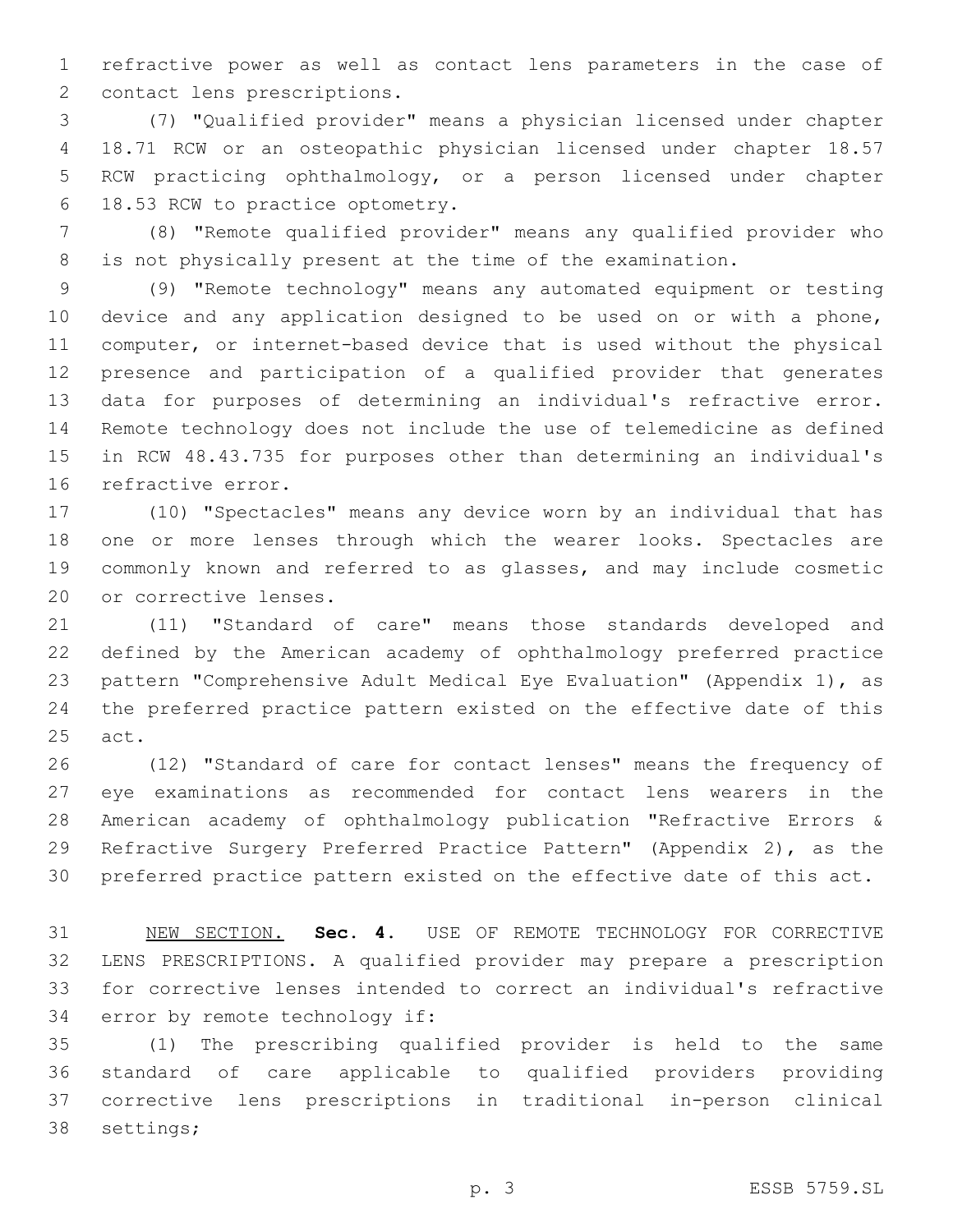(2) A patient-practitioner relationship is clearly established by the qualified provider agreeing to provide a corrective lens prescription, whether or not there was an in-person encounter between the parties. The parameters of the patient-practitioner relationship for the use of remote technology must mirror those that would be expected for similar in-person encounters to provide corrective lens 7 prescriptions;

 (3) The remote technology is only offered to patients who meet appropriate screening criteria. A review of the patient's medical and ocular history that meets standard of care is required to determine who may or may not be safely treated with refraction without a concurrent comprehensive eye exam. Patients must also be informed that a refraction alone, whether utilizing remote technology or in 14 person, does not substitute for a comprehensive eye exam;

 (4) Continuity of care is maintained. Continuity of care requires 16 but is not limited to:

 (a) A qualified provider addressing an adverse event that occurs as a result of the prescription written by the qualified provider by:

 (i) Being available to address the patient's vision or medical condition directly, either in-person or remotely, if it is possible 21 to address the adverse event remotely;

 (ii) Having an agreement with another qualified provider or licensed medical provider who is available to address the patient's vision or medical condition, either in-person or remotely; or

 (iii) Referring the patient to a qualified provider or licensed medical provider who is capable of addressing the patient's 27 condition:

 (b) Retaining patient exam documentation for a minimum of ten years and retaining communication between the remote qualified provider who evaluated the patient and prescribed corrective lenses and any applicable providers as they normally would in an in-person 32 setting; and

 (5) When prescribing for contact lenses, the examination of the eyes is performed in accordance with the standard of care and standard of care for contact lenses. The components of the eye examination, if done remotely, must be to the same evaluation and standard of care the qualified provider would typically do in an in- person setting for the same condition. If the eye examination is performed by someone other than the prescribing qualified provider, the prescribing qualified provider must obtain written, faxed, or

p. 4 ESSB 5759.SL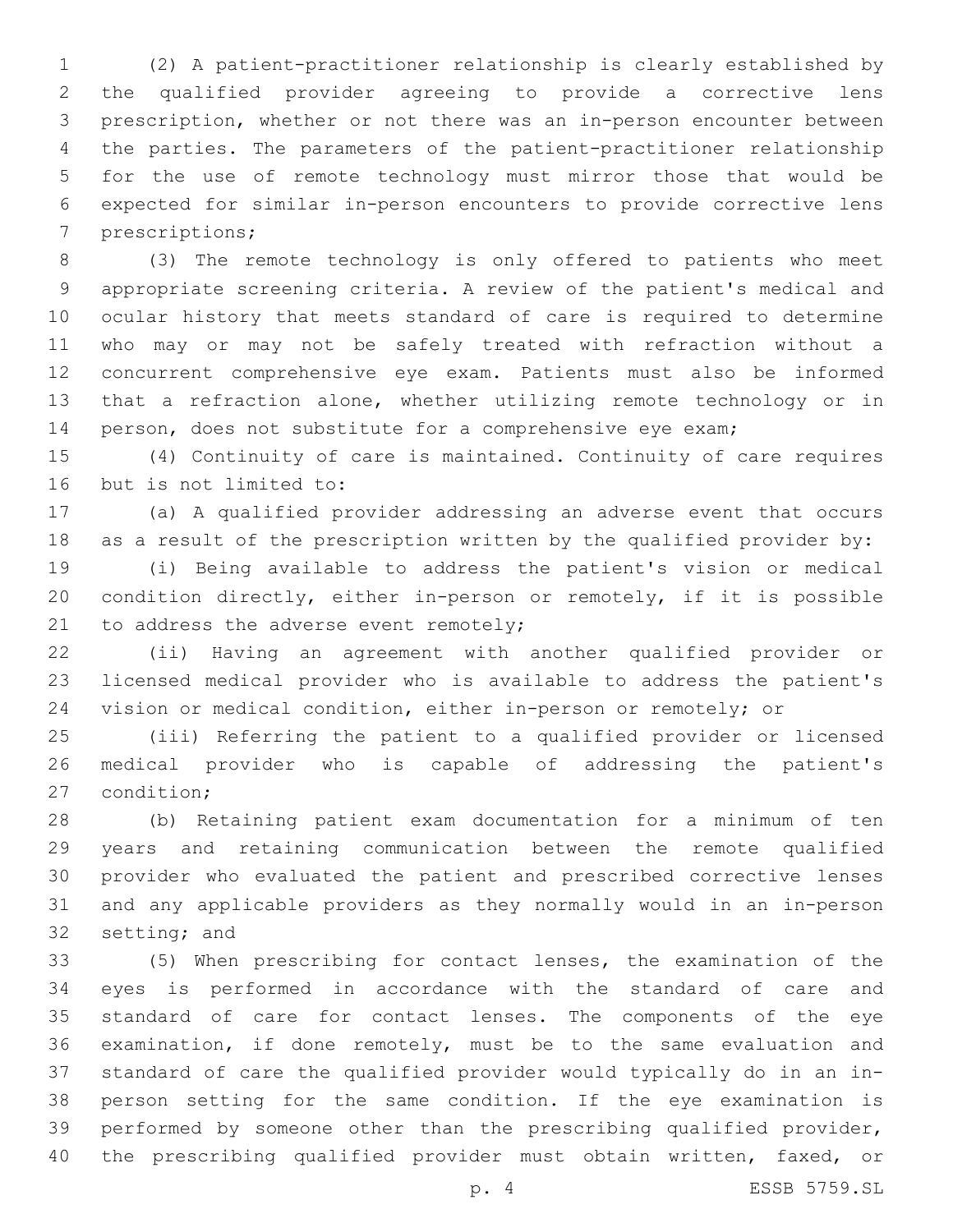electronically communicated affirmative verification of the results of that eye examination from the provider who performed the examination. The absence of receipt of affirmative verification within any specified time period cannot be used as presumed 5 affirmative verification.

 NEW SECTION. **Sec. 5.** REMOTE TECHNOLOGY STANDARDS FOR USE. It is unlawful for any person to offer or otherwise make available to consumers in this state remote technology under this chapter without fully complying with the following:

 (1) The remote technology must be approved by the United States 11 food and drug administration when applicable;

 (2) The remote technology must be designed and operated in a manner that provides any accommodation required by the Americans with disabilities act of 1990, 42 U.S.C. Sec. 12101 et seq. when 15 applicable;

 (3) The remote technology, when used for the collection and 17 transmission of diagnostic information and data, must gather and transmit any protected health information in compliance with the federal health insurance portability and accountability act of 1996 20 and related regulations;

 (4) The remote technology, when used for the collection and transmission of diagnostic information and data, may only transmit the diagnostic information and data to a qualified provider, their 24 staff, contracted support staff, or another licensed health care provider for the purposes of collaboration in providing care to the patient. When diagnostic information and data are collected and transmitted through remote technology, that information must be read and interpreted by a qualified provider in order to release a corrective lens prescription to the patient or other entity. Contracted support staff must comply with all requirements of this chapter. Contract support staff and the supervising provider retain personal and professional responsibility for any violation of this 33 chapter by the contracted support staff; and

 (5) The owner, lessee, or operator of the remote technology must maintain liability insurance in an amount reasonably sufficient to cover claims which may be made by individuals diagnosed or treated based on information and data by the automated equipment, including 38 but not limited to photographs and scans.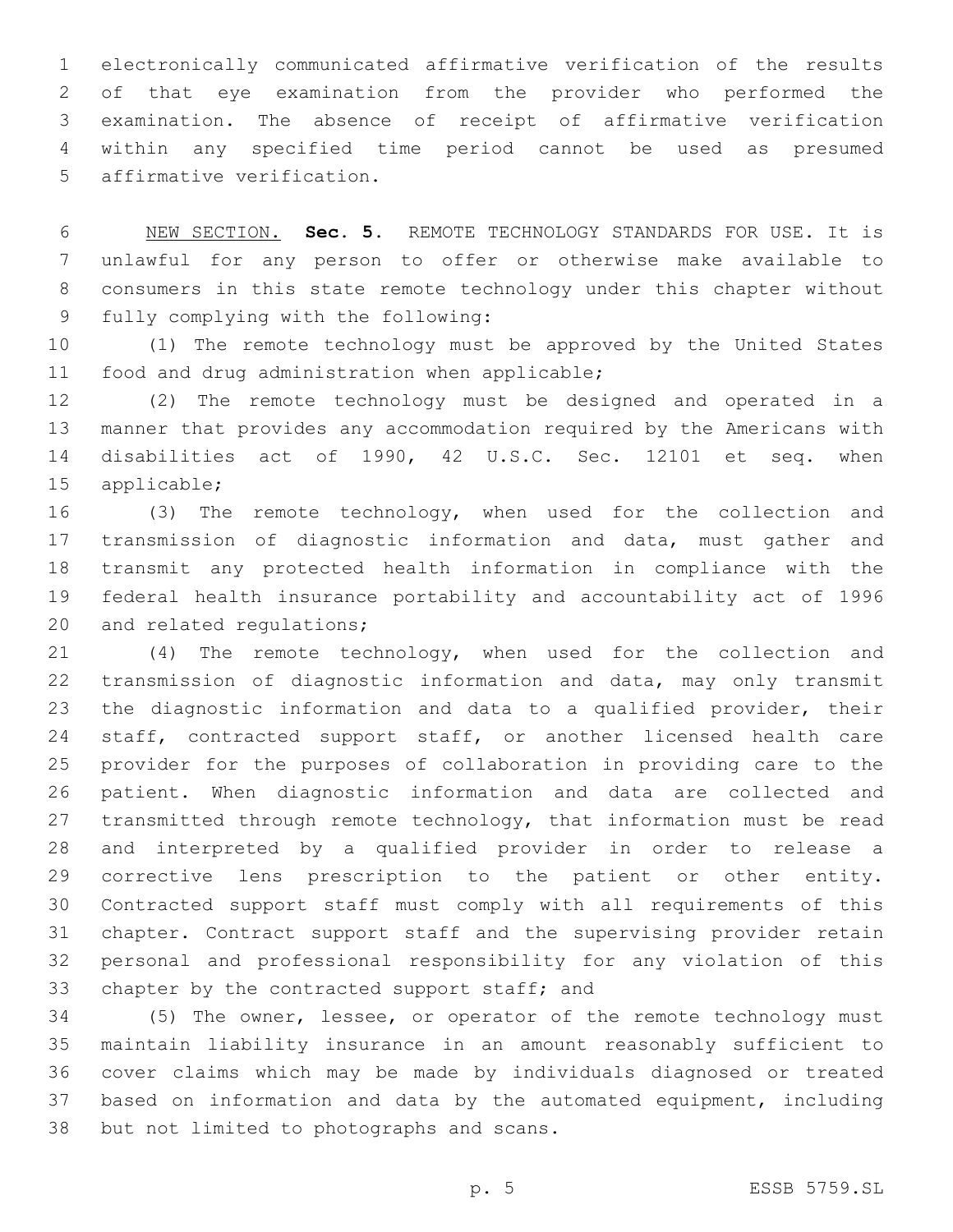*\*NEW SECTION. Sec. 6. ENFORCEMENT. (1) The relevant disciplinary authority for the qualified provider shall review any written complaint alleging a violation, or attempted violation, of this chapter or rules adopted pursuant to this chapter, and conduct an investigation.*

6 *(2) If the disciplinary authority finds that a person has* 7 *violated or attempted to violate this chapter, it may:*

8 *(a) Upon the first violation or attempted violation that did not* 9 *result in significant harm to an individual's health, issue a written* 10 *warning; or*

11 *(b) In all other cases, impose a civil penalty of not less than* 12 *one thousand dollars and not more than ten thousand dollars for each* 13 *violation.*

 *(3) At the request of the department, the attorney general may file a civil action seeking an injunction or other appropriate relief to enforce this chapter and the rules adopted pursuant to this* 17 *chapter.*

18 *(4) For the purposes of this section, "disciplinary authority"* 19 *means the same as in RCW 18.130.020.*

*\*Sec. 6 was vetoed. See message at end of chapter.*

20 NEW SECTION. **Sec. 7.** RULE MAKING. The department shall adopt 21 any rules necessary to implement this chapter.

22 NEW SECTION. **Sec. 8.** Sections 2 through 7 of this act 23 constitute a new chapter in Title 18 RCW.

Passed by the Senate March 10, 2020. Passed by the House March 5, 2020. Approved by the Governor March 31, 2020, with the exception of certain items that were vetoed. Filed in Office of Secretary of State March 31, 2020.

Note: Governor's explanation of partial veto is as follows: "I am returning herewith, without my approval as to Section 6, Engrossed Substitute Senate Bill No. 5759 entitled:

"AN ACT Relating to the use of remote technology in corrective lens prescriptions."

Section 6 of this bill limits the Department of Health's current discipline authority under the Uniform Discipline Act and is estimated to cost \$584,000 to implement, which is not included in the budget.

For these reasons I have vetoed Section 6 of Engrossed Substitute Senate Bill No. 5759.